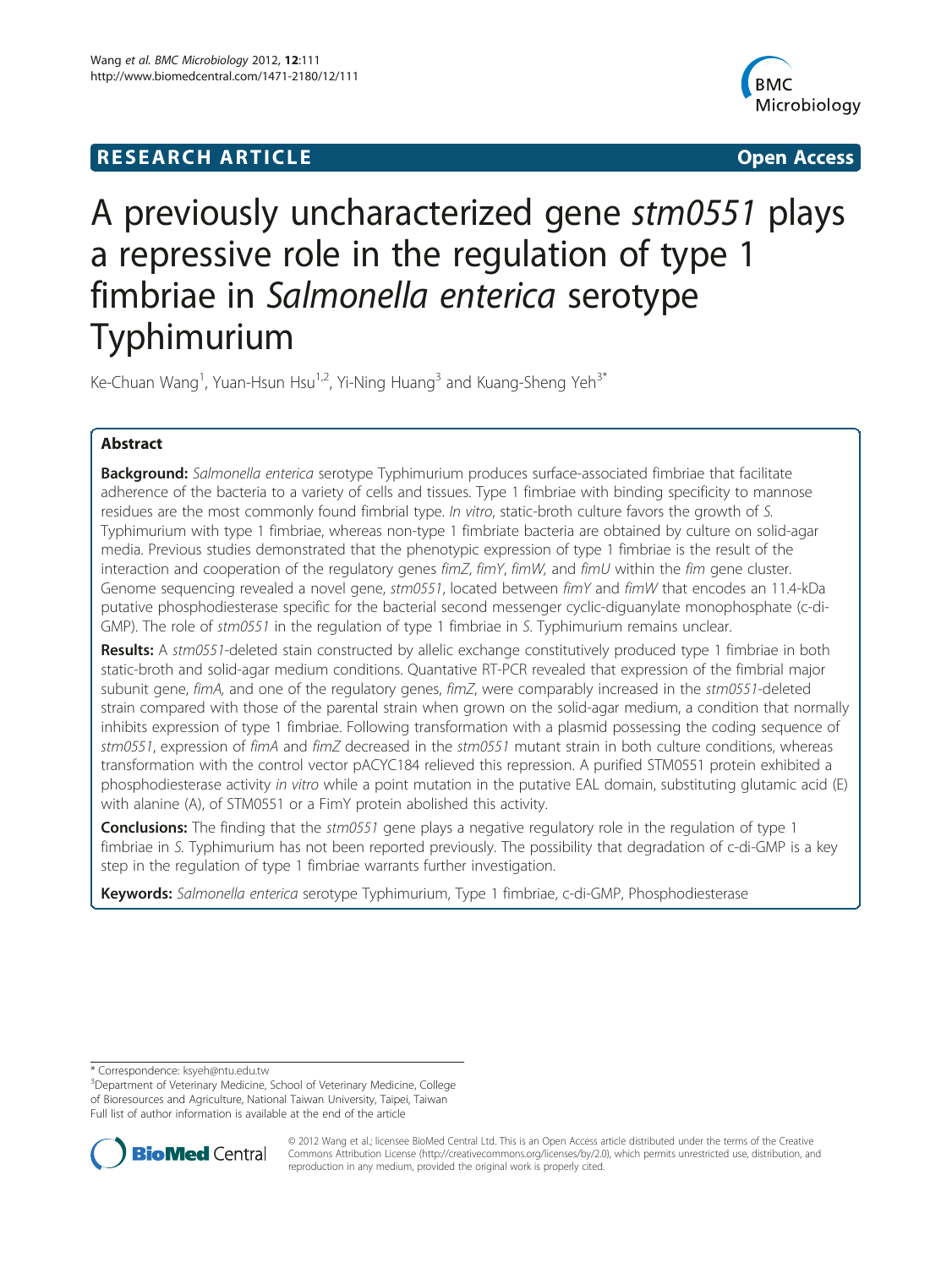## Background

Salmonella species are some of the most important food-borne pathogens in the world. Members of the genus Salmonella are gram-negative, facultative anaerobic rods which are composed of more than 2500 serotypes [\[1](#page-10-0)]. Salmonella enterica serotype Typhimurium (S. Typhimurium) is an important causative agent for gastroenteritis. For most bacteria, adhesion to host epithelial cells is the first step in establishing an infection. Adhesion proteins or hair-like appendages called fimbriae on the outer membranes of bacteria have been implicated in adherence [[2\]](#page-10-0). Whole-genome sequencing identified 13 separate fimbrial gene clusters that may have the potential to encode fimbria-associated proteins in S. Typhimurium [\[3](#page-10-0)]. Among these, type-1 fimbriae are the most commonly found type in S. Typhimurium, as in other members of the family Enterobacteriaceae [[4\]](#page-10-0). In addition to adherence, type 1 fimbriae also contribute to virulence and biofilm formation [[5-7](#page-10-0)].

Phenotypic expression of type 1 fimbriae in S. Typhimurium involves the interaction and cooperation of genes in the fim gene cluster. Briefly, FimA, FimI, FimF, and FimH are structural proteins that are incorporated to assemble a fimbrial shaft structure, while FimC and FimD proteins located in the periplasmic space and on the outer membrane respectively, function to transport and anchor the fimbrial proteins. FimZ, FimY, FimW, and an arginine transfer RNA fimU, regulate fimbrial production by a complicated network [[8-12\]](#page-10-0). Studies also demonstrated that a global regulator, leucineresponsive regulatory protein (Lrp), and other genes outside the *fim* gene cluster also take part in the regulatory expression of type-1 fimbriae [\[13,14\]](#page-10-0).

Bis-(3′–5′)-cyclic dimeric GMP (c-di-GMP) is a universal second messenger that controls cell surface-associated characters in bacteria [[15\]](#page-10-0). Recent studies revealed the importance of c-di-GMP in regulating many physiological process such as adhesion, biofilm formation, exopolysaccharide synthesis, virulence, and motility [[16,17](#page-10-0)]. The cellular c-di-GMP concentration is regulated by diguanylate cyclase (DGC) and phosphodiesterase (PDE). DGC catalyzes the formation of c-di-GMP through a linear intermediate, pppGpG, while PDE degrades it into guanosine monophosphate (GMP). The most prominent conserved protein domains in the PDE are EAL and HD-GYP [\[17](#page-10-0)]. An open reading frame named stm0551, located between  $fimY$  and  $fimW$ , has not previously been investigated to determine its involvement in type-1 fimbrial regulation in S. Typhimurium (Figure [1\)](#page-2-0). The amino acid sequence of the STM0551 protein could encode a putative PDE. Multiple alignments of the EAL domain of STM0551 with other known PDE enzymes demonstrated the preservation of several regions throughout the domain sequence >(Figure [2](#page-3-0)). Since STM 3611 influences curli fimbrial expression in S. Typhimurium, and MrkJ controls type 3 fimbriae production and biofilm formation in Klebsiella pneumoniae [[18,19\]](#page-10-0), we decided to investigate whether stm0551 encodes a functional PDE that plays a role in type 1 fimbrial expression.

In the present study, a stm0551 mutant was constructed by allelic exchange. Phenotypic and genotypic characteristics of this mutant were analyzed. Purified STM0551 protein was tested for its putative function as a PDE in vitro. A possible role of stm0551 in type 1 fimbrial regulation in S. Typhimurium is discussed.

## Results

#### Type 1 fimbrial expression by the S. Typhimurium stm0551 mutant strain

The bacterial strains and plasmids used were described in Table [1](#page-4-0), while the primers used was indicated in Table [2.](#page-5-0) The S. Typhimurium stm0551 knockout mutant strain was constructed by a one-step gene inactivation method [[20](#page-10-0)]. Primers stm0551-F and stm0551-R external to stm0551 amplified a 0.5-kb DNA fragment from S. Typhimurium LB5010 genomic DNA, while the same primer set generated a 1.3-kb DNA fragment from genomic DNA of the S. Typhimurium stm0551 mutant strain, indicating a kanamycin cassette inserted into the stm0551 gene. This DNA fragment was also sequenced to determine its identity. The confirmed stm0551 mutant strain was then designated S. Typhimurium Δstm0551. S. Typhimurium LB5010 mediated yeast agglutination and guinea pig erythrocyte when cultured in static LB broth, whereas agglutination was not detected when cells were collected from LB agar (Table [3](#page-5-0)). In contrast, the S. Typhimurium Δstm0551 strain mediated agglutination when grown on LB agar. Nonetheless the degree of agglutination was not as strong as the same strain grown in static LB broth. Transformation of the pSTM0551 plasmid that contains the coding sequence of stm0551 conferred on S. Typhimurium Δstm0551 strain the ability to inhibit type 1 fimbrial expression in both culture conditions, while the S. Typhimurium Δstm0551 strain carrying a plasmid that possessed a stm0551 coding sequence with the glutamic acid (E) at position 49 replaced with an alanine (A), or a pACYC184 cloning vector exhibited the same phenotype as the S. Typhimurium Δstm0551 strain. The Figure [3](#page-6-0) demonstrated the yeast agglutination tests performed on glass slides.

## Electron microscopy

S. Typhimurium LB5010 prepared in static LB broth culture demonstrated fimbrial appendages on the outermembrane of the cell (Figure [4,](#page-6-0) panel A). On the contrary, S. Typhimurium LB5010 grown on agar medium did not produce type1 fimbriae (Figure [4](#page-6-0), panel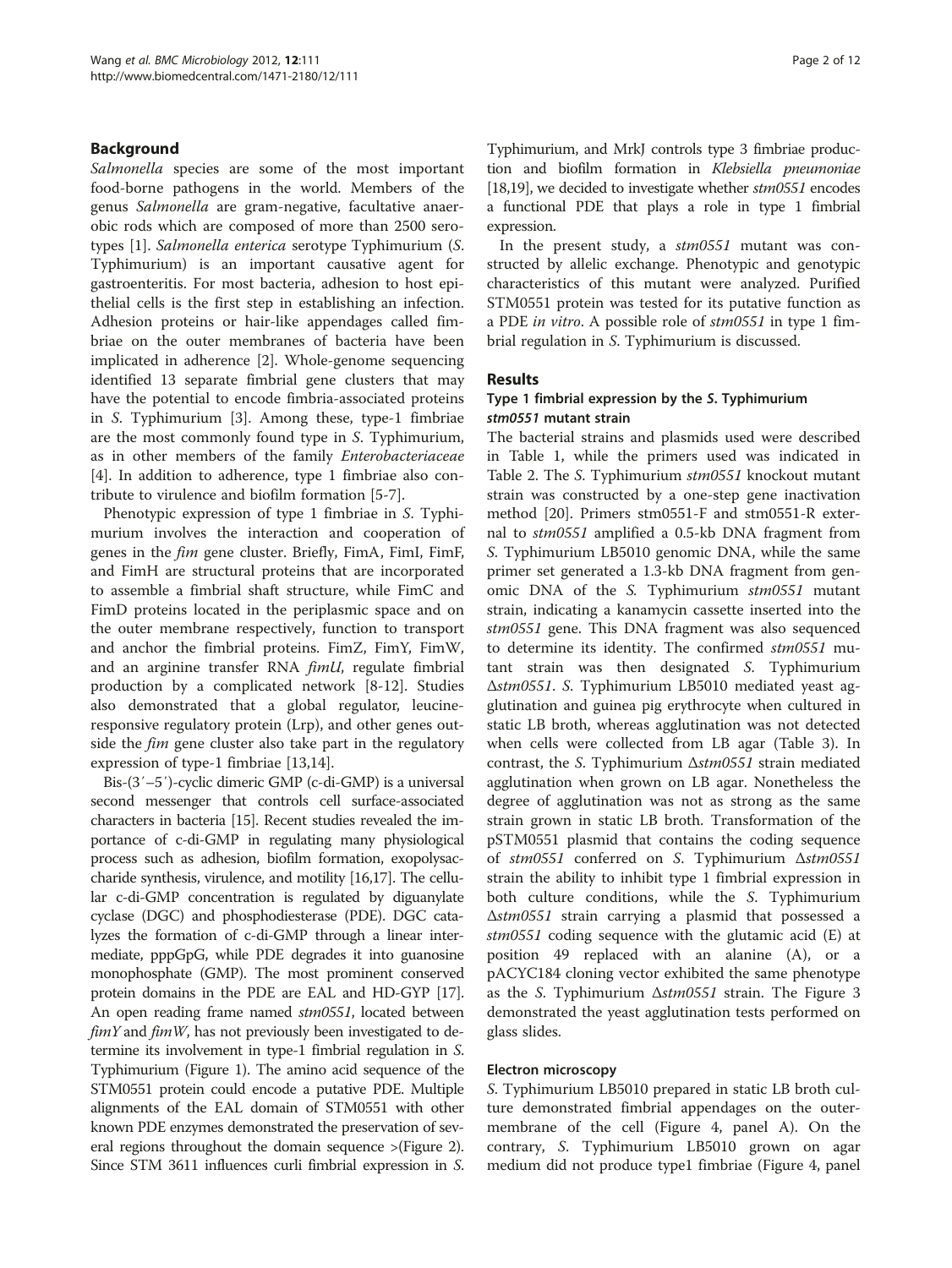<span id="page-2-0"></span>

B). The S. Typhimurium Δstm0551 strain prepared from static broth medium (Figure [4,](#page-6-0) panel C) or agar (Figure [4](#page-6-0), panel D) produced fimbrial structures.

## Quantitative RT-PCR analysis

Total RNA from LB5010, Δstm0551, Δstm0551 (pSTM0551), and Δstm0551 (pACYC184) strains were prepared and analyzed for the fimbrial subunit gene,  $f_{im}A$ , and the regulatory genes,  $f_{im}Z$ ,  $f_{im}Y$ , and  $f_{im}W$ , by quantitative RT-PCR. 16 S ribosomal (r) RNA expression was used as a control. Individual gene expression profiles were first normalized against the 16 S rRNA gene and then compared to the expression level of  $\lim_{\Delta} A$ ,  $fimZ$ ,  $fimY$ , and  $fimW$  obtained from agar. As for the parental LB5010 strain, fimA expression obtained from static LB broth was about 150-fold higher than the value obtained from LB agar. The fimA expression of the Δstm0551 strain grown on agar was significantly higher than that of LB5010 grown on agar. Transformation of Δstm0551 with a plasmid possessing the stm0551 coding sequence repressed *fimA* expression whether this strain was cultured on agar or in static broth, whereas transformation of the same bacterial strain with the plasmid cloning vector pACYC184 de-repressed fimA expression in both culture conditions (Figure [5](#page-7-0), panel A). The  $\textit{fim}Z$ expression levels from different strains demonstrated a similar profile to that observed for *fimA*. The parental LB5010 strain exhibited significant elevated level of  $\lim Z$ when grown in broth than on agar. The *fimZ* expression of Δstm0551 was higher than that of the parental strain

grown on agar. Transforming Δstm0551 with pSTM0551 repressed fimZ expression on both culture conditions, while transforming  $\Delta \text{stm0551}$  with pACYC184 cloning vector de-repressed *fimZ* expression, leading to comparable level of expression as seen in the  $\Delta \frac{stm0551}{arm0551}$  strain (Figure [5,](#page-7-0) panel B). However, the expression levels of  $f_{im}Y$  were not significantly different between strains under both growth conditions (Figure [5](#page-7-0), panel C). Δstm0551(pACYC184) had higher fimW expression than Δstm0551(pSTM0551) did when both strains were culture on agar medium (Figure [5](#page-7-0), panel D).

#### PDE activity

Since the predicted amino acid sequence of STM0551 suggested that it was related to a family of proteins that exhibit PDE activity, we determined whether STM0551 possessed PDE activity. The in vitro PDE activity of the purified STM0551-His fusion protein was determined using the specific substrate, bis  $(pNPP)$ . The purified FimY-His fusion protein was used as a control since FimY amino acids exhibited no domain related to PDE activity. STM0551 possesses "EVL" conserved residues that may form the putative active site that varies from the consensus "EAL" sequence. We constructed a substitution mutation in which the glutamic acid (E) at position 49 was replaced by alanine  $(A)$  in the  $stm0551$  allele. A fusion protein of this construct was prepared with the same procedure described for STM0551 and FimY and was designed as STM0551E49A-His. The reactions that contained STM0551 exhibited a statistically significant 1.75-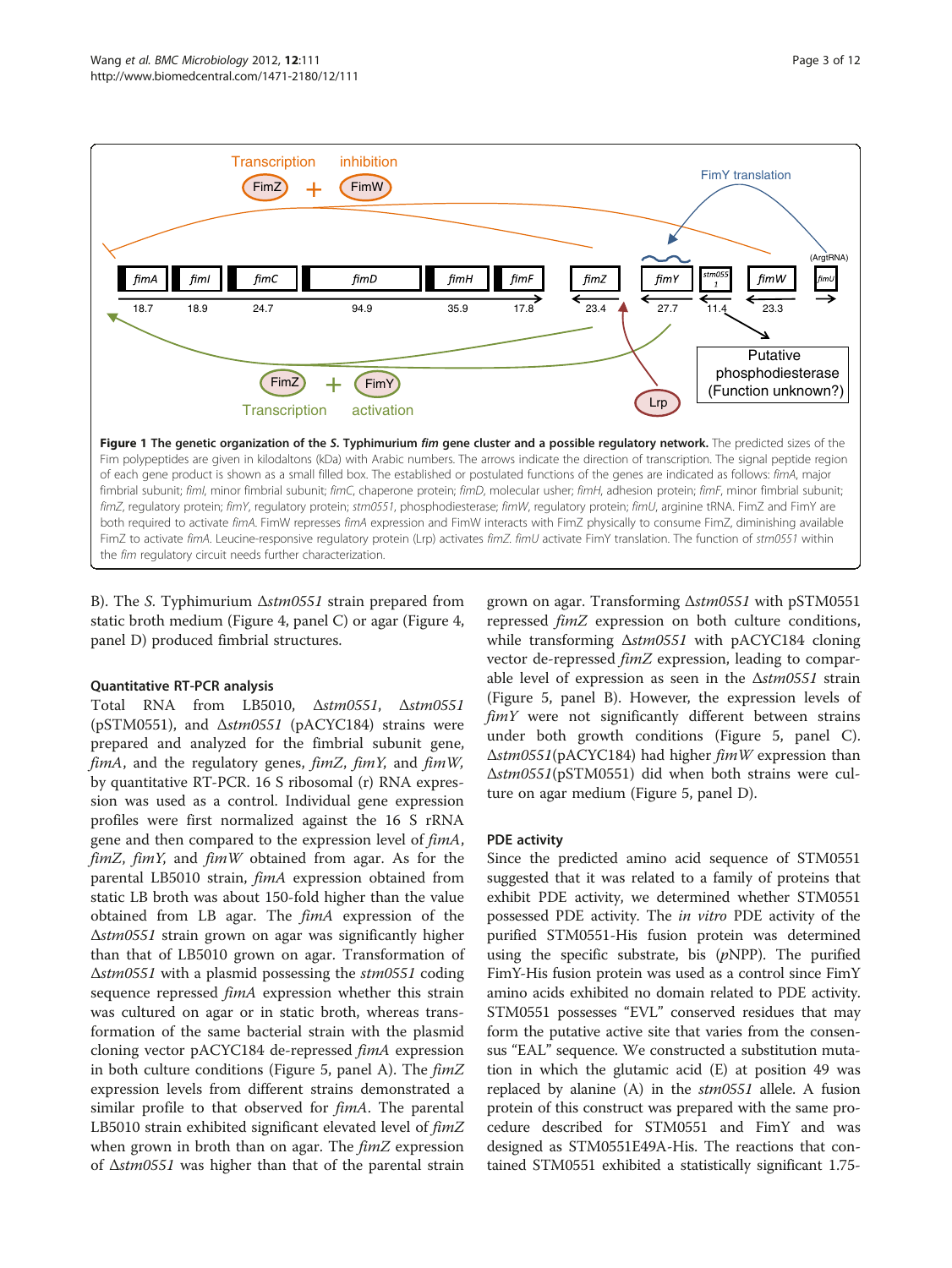<span id="page-3-0"></span>

fold increase in the release of  $p$ -nitrophenol compared to that containing FimY and STM0551E49A (both reaction mixtures contained the same amount of protein [10 μg]) (Figure [6\)](#page-8-0). This result suggests that STM0551 could function as a PDE.

## **Discussion**

The regulatory pathway of type 1 fimbriae in S. Typhimurium involves several genes including the  $f_{im}$  gene cluster and other genes such as *lrp* [\[8](#page-10-0)-[14](#page-10-0)]. The *Salmonella* pathogenicity island 1 (SPI1) and flagellar systems also crosstalk with type 1 fimbriae [\[23](#page-11-0)]. Several studies have indicated that the mechanism controlling the intracellular c-di-GMP concentration plays a critical role in regulating fimbrial production. For example, MrkJ, a PDE, regulates type-3 fimbrial production in Klebsiella pneumoniae [[19](#page-10-0)].

Deletion of mrkJ resulted in an increase in type-3 fimbrial production [\[19\]](#page-10-0). In *Escherichia coli* S fimbriae are regulated by a PDE, SfaY [\[24](#page-11-0)]. Production of CupA fimbriae of Pseudomonas aeruginosa is controlled by both the GGDEF domain in protein, PA1120, and PvrR that contains an EAL domain [[25\]](#page-11-0). The FimK of Klebsiella pneumoniae contains the EAL domain and deletion of fimK conferred hyperpiliation of type 1 fimbriae in this bacterium [[26](#page-11-0)]. Our present finding may add one more example to this fimbrial regulation/c-di-GMP concentration circuit.

The stm0551 gene of S. Typhimurium is located within the *fim* gene cluster but has not previously been investigated. The predicted amino acids of STM0551 showed similarity to those of proteins with PDE activity, so it was interesting to further dissect the function of stm0551 in terms of type 1 fimbrial regulation. The parental strain S.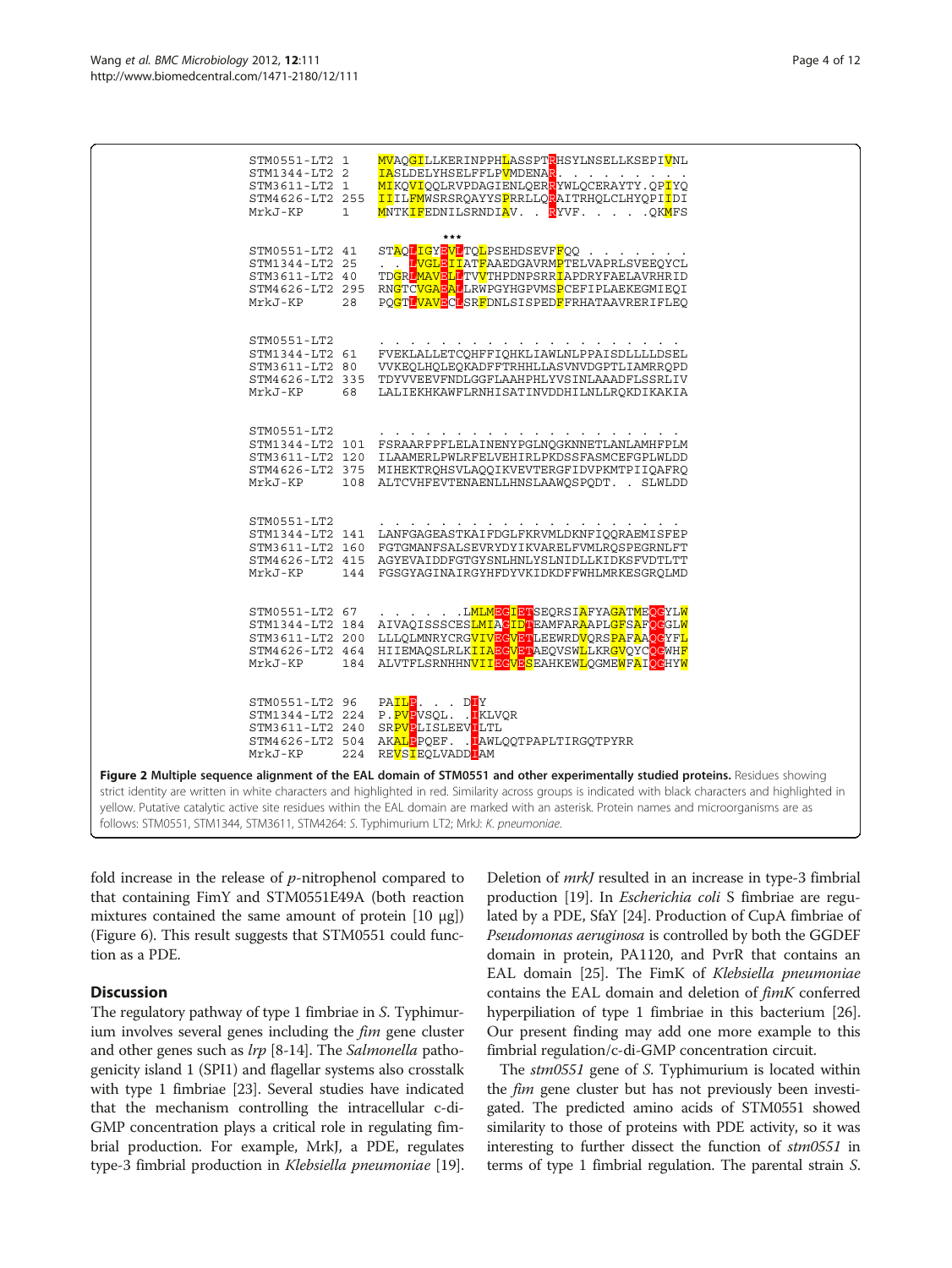<span id="page-4-0"></span>

|  | Table 1 Bacterial strains and plasmids used in this study |  |  |  |  |  |  |  |
|--|-----------------------------------------------------------|--|--|--|--|--|--|--|
|--|-----------------------------------------------------------|--|--|--|--|--|--|--|

| Name                                                        | Description <sup>a</sup>                                                                                                                                                                  | Reference or source |  |
|-------------------------------------------------------------|-------------------------------------------------------------------------------------------------------------------------------------------------------------------------------------------|---------------------|--|
| Salmonella enterica serotype Typhimurium                    |                                                                                                                                                                                           |                     |  |
| LB5010                                                      | Wild type S. enterica serotype Typhimurium LT2<br>strain, fimbriate with the complete fim gene cluster                                                                                    | $[21]$              |  |
| $A$ stm $0551$                                              | stm0551 deletion mutant; Kan <sup>r</sup>                                                                                                                                                 | Present study       |  |
| Escherichia coli strain                                     |                                                                                                                                                                                           |                     |  |
| One Shot <sup>®</sup> TOP10<br>chemically competent E. coli | F mcrA <b>A</b> (mrr-hsdRMS-mcrBC) 080/acZ <b>A</b> M15<br>$\Delta$ lacX74 recA1 araD139 $\Delta$ (ara-leu)7697 galU<br>galK rpsL (Str <sup>R</sup> ) endA1 nupG                          | Invitrogen          |  |
| BL21Star™ (DE3) One Shot®<br>chemically competent E. coli   | F ompT hsdS <sub>B</sub> ( $r_B$ m <sub>B</sub> ) gal dcm (DE3)                                                                                                                           | Invitrogen          |  |
| Plasmids                                                    |                                                                                                                                                                                           |                     |  |
| pSTM0551                                                    | A 0.5-kb DNA fragment possessing the stm0551<br>coding sequence cloned into the pACYC184<br>vector; Cm <sup>r</sup>                                                                       | Present study       |  |
| pSTM0551E49A                                                | A 0.5-kb DNA fragment possessing the stm0551<br>coding sequence with glutamic acid (E) at<br>position 49 replaced with an alanine (A) cloned<br>into the pACYC184 vector; Cm <sup>r</sup> | Present study       |  |
| pACYC184                                                    | Tet <sup>r</sup> , Cm <sup>r</sup> , cloning vector; w/p15A ori                                                                                                                           | ATCC, Manassas, VA  |  |
| pET101/D-TOPO                                               | Amp <sup>r</sup> , 6xHis tag expression vector                                                                                                                                            | Invitrogen          |  |
| pKD46                                                       | Amp <sup>r</sup> , express $\lambda$ Red recombinase system, temp-<br>sensitive replicon                                                                                                  | $[22]$              |  |
| pKD13                                                       | Plasmid carrying Kan' cassette                                                                                                                                                            | $[22]$              |  |

<sup>a</sup> Amp<sup>r</sup> ampicillin resistant; Cm<sup>r</sup> chloramphenicol resistant; Kan<sup>r</sup> kanamycin resistant; Tet<sup>r</sup> tetracycline resistant

Typhimurium LB5010, is an LT2 derivative and displays a variable fimbrial phase [[21](#page-11-0)]. A static broth culture favors S. Typhimurium to produce type 1 fimbriae, while nonfimbriae phase bacteria were obtained by growth on solid agar medium [\[27\]](#page-11-0). A stm0551 knockout mutant strain constructed in the present study enabled it to produce type 1 fimbriae on the solid LB agar medium. This phenotype was correlated with the RT-PCR result that the mRNA expression of the major fimbrial subunit, fimA, was enhanced on solid-agar culture medium. These suggested that  $stm0551$ plays a repressive role in type 1 fimbrial regulation perhaps in a similar manner to the role played by FimW in the fim regulatory circuit [\[9\]](#page-10-0). The expression of fimA of the transformant Δstm0551 (pSTM0551) grown on agar decreased to the same level as that of the parental LB5010 strain grown in the same conditions. However, this transformant did not exhibit visible yeast agglutination and guinea pig erythrocyte hemagglutination when grown in static broth, nor did this strain exhibit *fimA* expression, which was unexpected. One of the reasons could have been the relatively high level of STM0551 production due to presence of the multiple copies of the pSTM0551 recombinant plasmid in these cells. An excessive STM0551 level in S. Typhimurium could presumably cause a dramatically decreased concentration of c-di-GMP locally, and subsequently interfere with *fimA* expression. However, the mechanism by which STM0551 interacts with *fimA* gene expression remains unclear. One possibility is that the stm0551 product maintained the local concentration of c-di-GMP at a level such that only a certain amount of c-di-GMP was bound by a hypothetical PilZ domain containing protein. This low concentration of c-di-GMP-bound, PilZ domain-containing protein was not able to activate fimA gene expression. Disruption of stm0551 increased the local c-di-GMP concentration and consequently also increased the "functional" PilZ domain-containing protein to enhance fimA expression. The FimY protein of S. Typhimurium could possibly function as such a PilZ domain-containing protein since recently we found that the amino acid sequence of FimY demonstrated relatedness to those of MrkH of K. pneumoniae and YcgR of the E. coli K-12 strain (data not shown). Both MrkH and YcgR were shown to be transcriptional activators with c-di-GMP-binding PilZ domains [\[28,29](#page-11-0)]. Our hypothesis about the role FimY correlates with the finding that STM0551 did not affect  $\lim_{M} Y$  at the transcriptional level (Figure [5](#page-7-0), panel C). More detailed study of FimY is necessary to define its role in a possible c-di-GMP regulatory network. Both FimY and FimZ are required to activate  $\lim_{\Delta} A$  expression in S. Typhimurium [[8](#page-10-0)]. FimZ is a DNA binding protein that binds the *fimA* promoter and activate its expression [\[30](#page-11-0)]. Our qRT-PCR results demonstrated very similar profiles for both  $\lim_{\Delta} A$  and  $\lim_{\Delta} Z$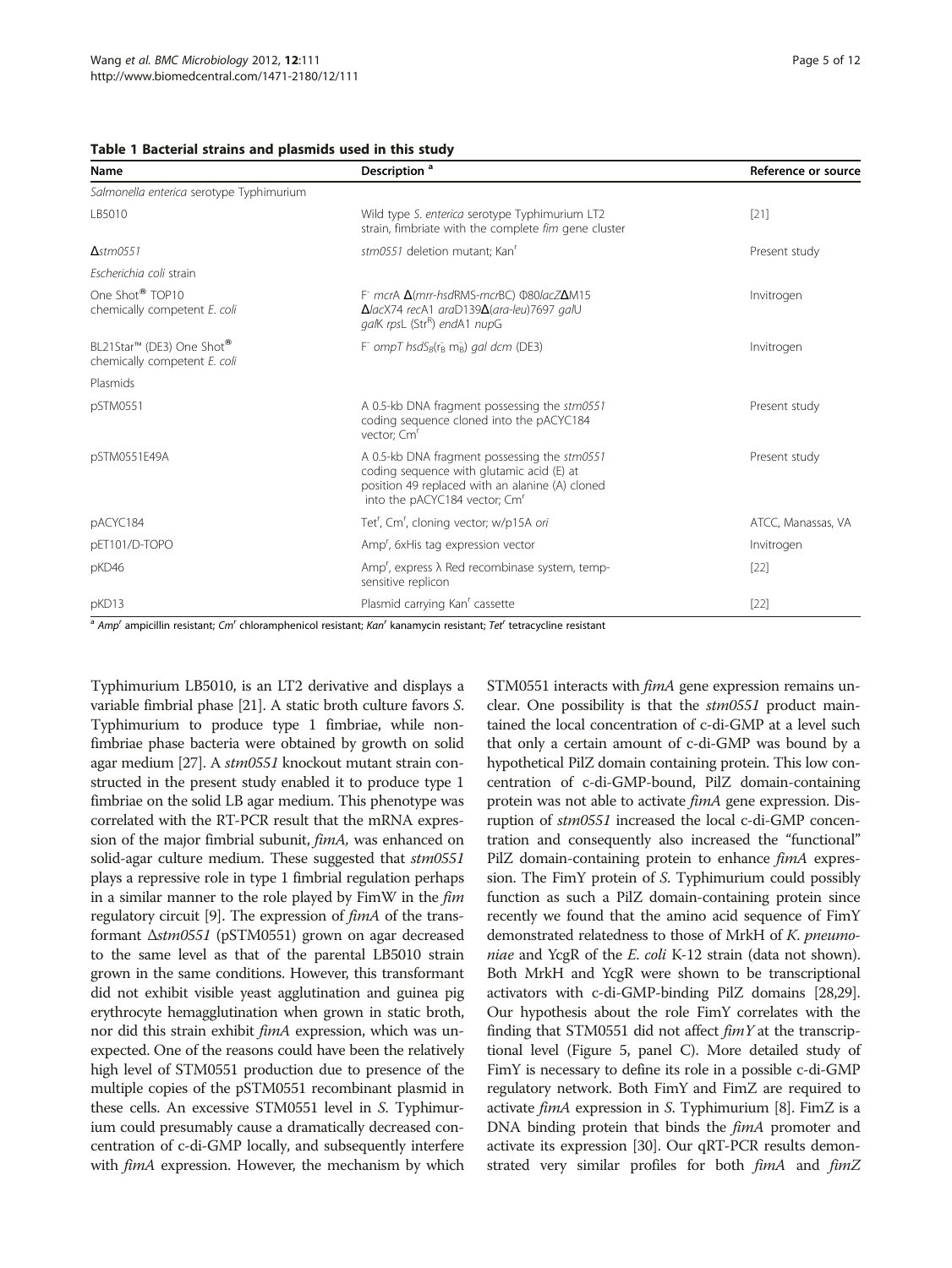<span id="page-5-0"></span>Table 2 Primers used in the present study

| Purpose and name                   | Sequence (5' to 3')                                           | Description                                         |  |
|------------------------------------|---------------------------------------------------------------|-----------------------------------------------------|--|
| Construction of the stm0551 mutant |                                                               |                                                     |  |
| stm0551pKD13-F                     | GCTCTGATGTTTCAATGCCTTCCATCAGC<br>ATTAACTGATTCCGGGGATCCGTCGACC | Annealing Temp.: 55°C;<br>amplicon length: 1,550 bp |  |
| stm0551pKD13-R                     | GGCACAGGGTATTTTGTTAAAGGAAAGG<br>ATAAATCCCTGTAGGCTGGAGCTGCTTCG |                                                     |  |
| Cloning                            |                                                               |                                                     |  |
| stm0551-F                          | GGATCCCATCCTGCTTTTTCCATTGCTCTAATAT                            | BamHI restriction site (underlined)                 |  |
| stm0551-R                          | GATATCACTCACTTAACTTTTTACAAGGCTTACG                            | EcoRV restriction site (underlined)                 |  |
|                                    |                                                               | Annealing Temp.: 55°C; amplicon<br>length: 500 bp   |  |
| Construction of the fusion protein |                                                               |                                                     |  |
| stm0551-TOPO-F                     | CACCATGGTGGCACAGGGTATTTTGTTAA                                 | Annealing Temp.: 50°C; amplicon<br>length: 316 bp   |  |
| stm0551-TOPO-R                     | ATATATATCTGGTAATATGGCTGG                                      |                                                     |  |
| fimY-TOPO-F                        | CACCATGCGCAGCGTACCACGCAG                                      | Annealing Temp.: 50°C; amplicon<br>length: 727 bp   |  |
| fimY-TOPO-R                        | AAAAATGTCGTGGAAAGTAACGT                                       |                                                     |  |
| E49A-TOPO-F                        | ATCGGCTATGCGGTCCTGACGCAACTTCCG                                | Mutation site (underlined)                          |  |
| E49A-TOPO-R                        | CGGAAGTTGCGTCAGGACCGCATAGCCGAT                                | Mutation site (underlined)                          |  |
| RT-PCR analysis                    |                                                               |                                                     |  |
| fimA-RT-F                          | <b>ACTATTGCGAGTCTGATGTTTG</b>                                 |                                                     |  |
| $f$ im A-RT-R                      | CGTATTTCATGATAAAGGTGGC                                        |                                                     |  |
| fimZ-RT-F                          | <b>ATTCGTGTGATTTGGCGT</b>                                     |                                                     |  |
| fimZ-RT-R                          | <b>ACTTATCCTGTTGACCTT</b>                                     |                                                     |  |
| fimY-RT-F                          | <b>GAGTTACTGAACCAACAGCT</b>                                   |                                                     |  |
| fimY-RT-R                          | GCCGGTAAACTACACGATGA                                          |                                                     |  |
| fimW-RT-F                          | AAAGTGAAAGTAAAGCGG                                            |                                                     |  |
| fimW-RT-R                          | AAGAGATAGATAATGCCCG                                           |                                                     |  |

#### Table 3 Phenotypic expression of type 1 fimbriae in S. Typhimurium

stm0551-RT-F GCCATAAATAACCTTGTTCC stm0551-RT-R CATTCATATCTCAACAGCGA 16 s-F TTCCTCCAGATCTCTACGCA 16 s-R GTGGCTAATACCGCATAACG

| <b>Strain</b>          | <b>Plasmid transformed</b> | Phenotypic expression of<br>type-1 fimbriae <sup>a</sup> |         |  |
|------------------------|----------------------------|----------------------------------------------------------|---------|--|
|                        |                            | agar                                                     | broth   |  |
| IB5010                 | none                       |                                                          | $^{++}$ |  |
| $\Delta$ stm0551       | none                       | $^{+}$                                                   | $^{++}$ |  |
| $\Delta$ stm0551       | pSTM0551                   |                                                          |         |  |
| $\Delta$ stm $(0.551)$ | pSTM0551E49A               | $^{+}$                                                   | $^{++}$ |  |
| $\Delta$ stm0551       | pACYC184                   | $^+$                                                     | $^{++}$ |  |

a Phenotypic expression of type-1 fimbriae was determined using a mannosesensitive yeast agglutination test and guinea pig erythrocyte hemagglutination test

expression (Figure [5,](#page-7-0) panel A and B). According to the results reported by Saini et al., FimY and FimZ independently activate the *fimA* gene expression, in addition, FimY and FimZ also activated each other's expression [\[31](#page-11-0)]. Inactivation of stm0551 could possibly increase the local concentration of c-di-GMP, which results more c-di-GMP bound FimY (active form) available to activate fimZ and fimA, and eventually amplifies the fimA expression. FimW is a repressor for *fimA* in S. Typhimurium. FimW may achieve this repressive role by repressing fimY transcription or by protein-protein interaction with FimZ [\[9,](#page-10-0)[31](#page-11-0)]. In the present study, little information was obtained regarding how stm0551 may interact with  $\lim W$ .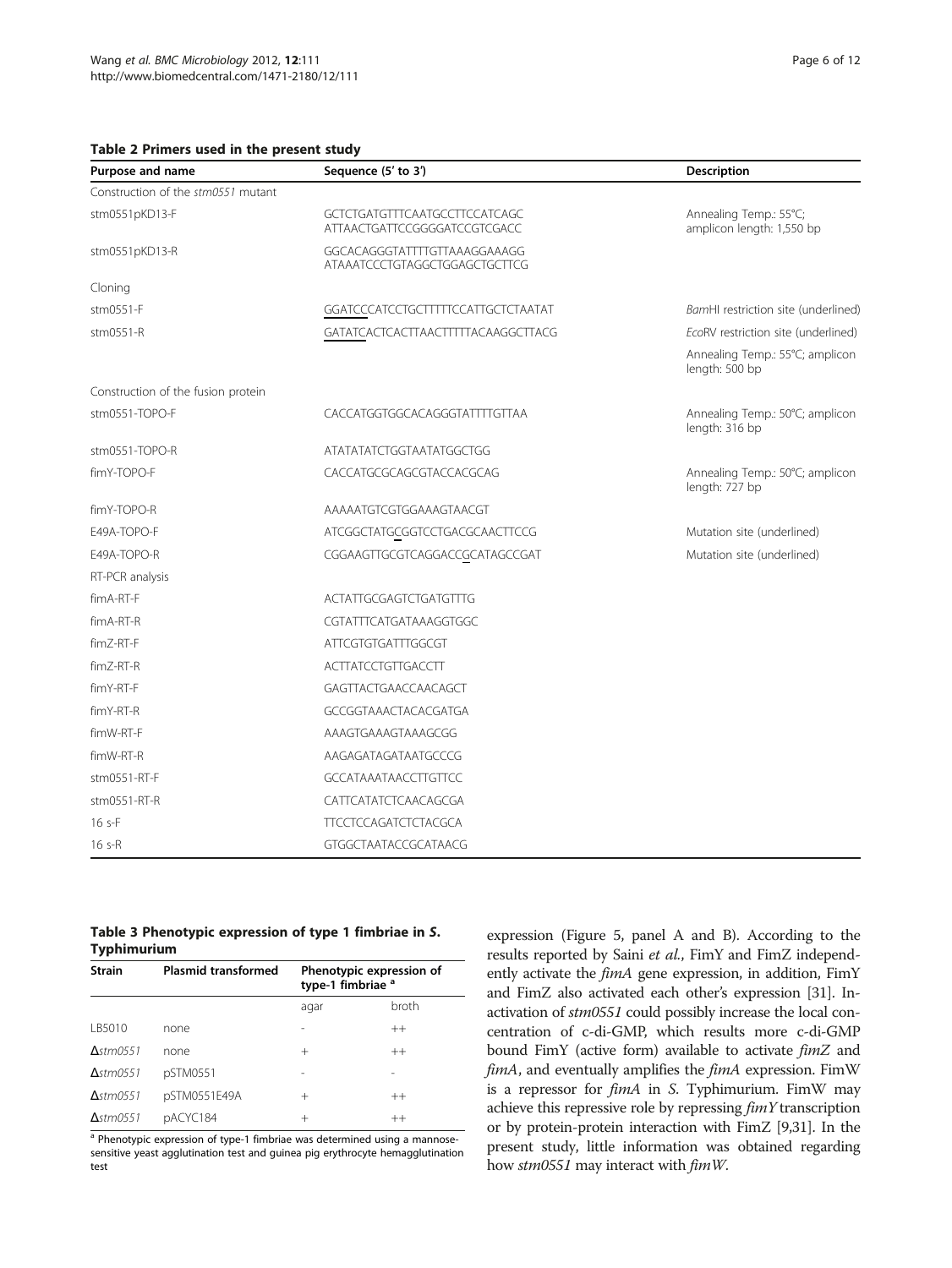<span id="page-6-0"></span>

The purified STM0551 fusion protein possessed the ability to cleave the PDE-specific substrate, bis  $(pNPP)$ , in vitro, thus confirming the putative phosphodiesterase

function assigned to it in the current databank. The construct STM0551E49A-His contained a point mutation in which the conserved glutamic acid residue at position 49

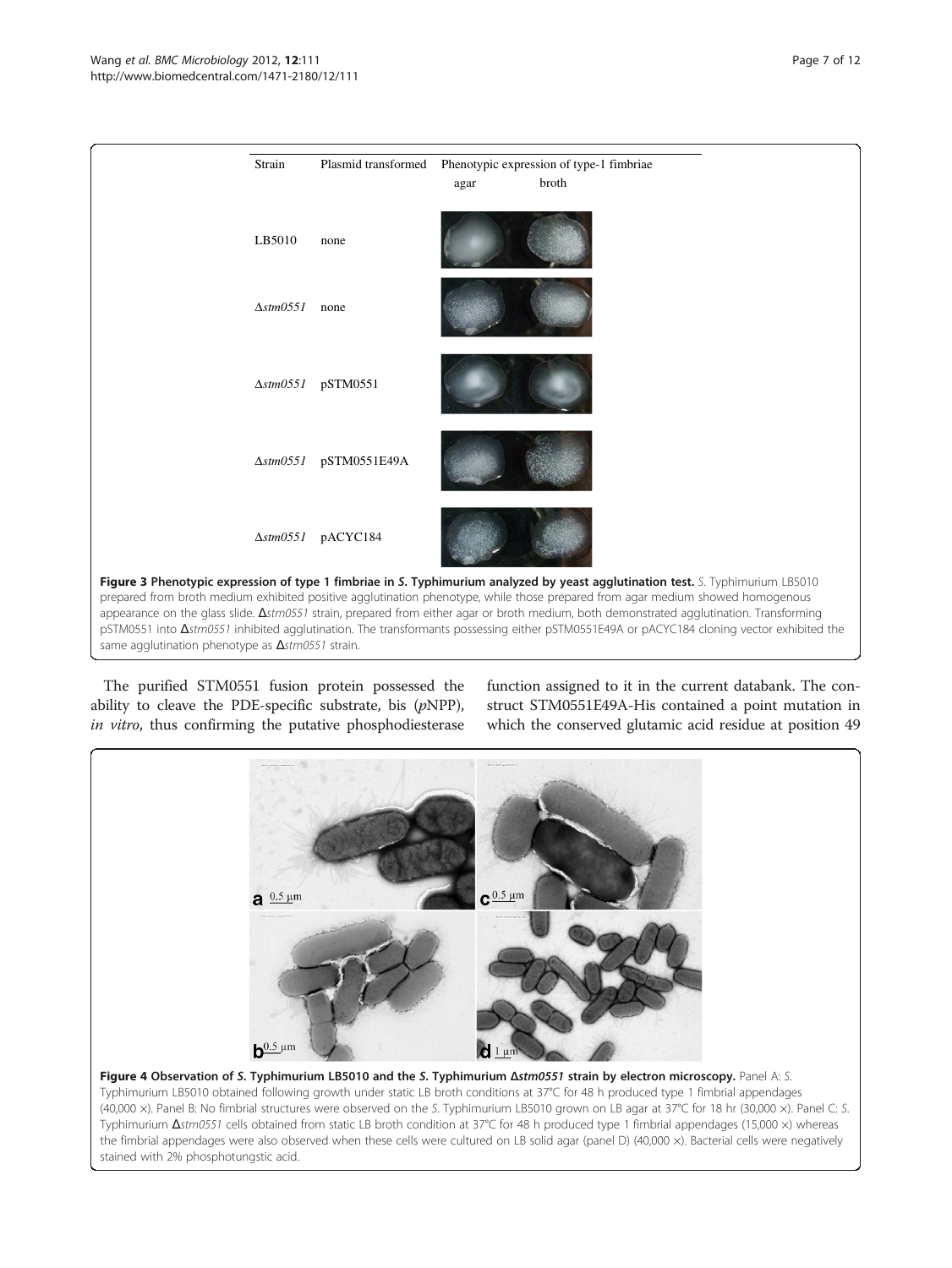<span id="page-7-0"></span>

within the putative active site was replaced with an alanine residue; the STM0551E49A mutant protein was unable to cleave bis  $(pNPP)$ . In accordance with this result, when the STM0551E49A-containg construct cloned into a pACYC184 vector (pSTM0551E49A) was transformed into Δstm0551, the resulting transformant exhibited the same phenotype as that of Δstm0551 or Δstm0551 possessing pACYC184 cloning vector (Table [3](#page-5-0)). This further suggested that the glutamic acid at position 49 of STM0551 did play a critical role for phosphodiesterase activity. Therefore, the *in vivo* agglutination phenotype results correlated with the in vitro phosphodiesterase activity result. In addition, the purified FimY protein, a positive regulator of type 1 fimbriae, also did not demonstrate such activity. Our results indicated that STM0551 has PDE activity in vitro. Currently, we can only say that  $stm0551$  takes part in the complicated type 1 fimbrial regulatory network and play a repressive role. We have no direct evidence about whether  $stm0551$  actually modulates the concentration of

the c-di-GMP pool in S. Typhimurium to achieve its impact on *fim* gene regulation. Although the determination of the intracellular concentration of c-di-GMP of Δstm0551 mutants warrants further investigation, this may be prove to be difficult because the c-di-GMP concentration fluctuates locally, due to the spatial compartmentalization of proteins [[32](#page-11-0)]. One example of this phenomenon is that the majority of the c-di-GMP in *Acetobacter xylinum* is bound by a membrane protein and is released only in response to certain signals [\[33\]](#page-11-0); therefore we need to take into consideration that the actual and measured concentrations of cdi-GMP might be different.

Besides fimbrial production, it is interesting to investigate whether stm0551 can influence other phenotypes of S. Typhimurium. We tested the ability of bacteria to form biofilm, swimming and swarming motility, and the ability to bind Congo red (rdar morphotype) in the LB5010 and Δstm0551strains, but both strains exhibited the same phenotype [\[34,35](#page-11-0)] (data not shown). In summary, our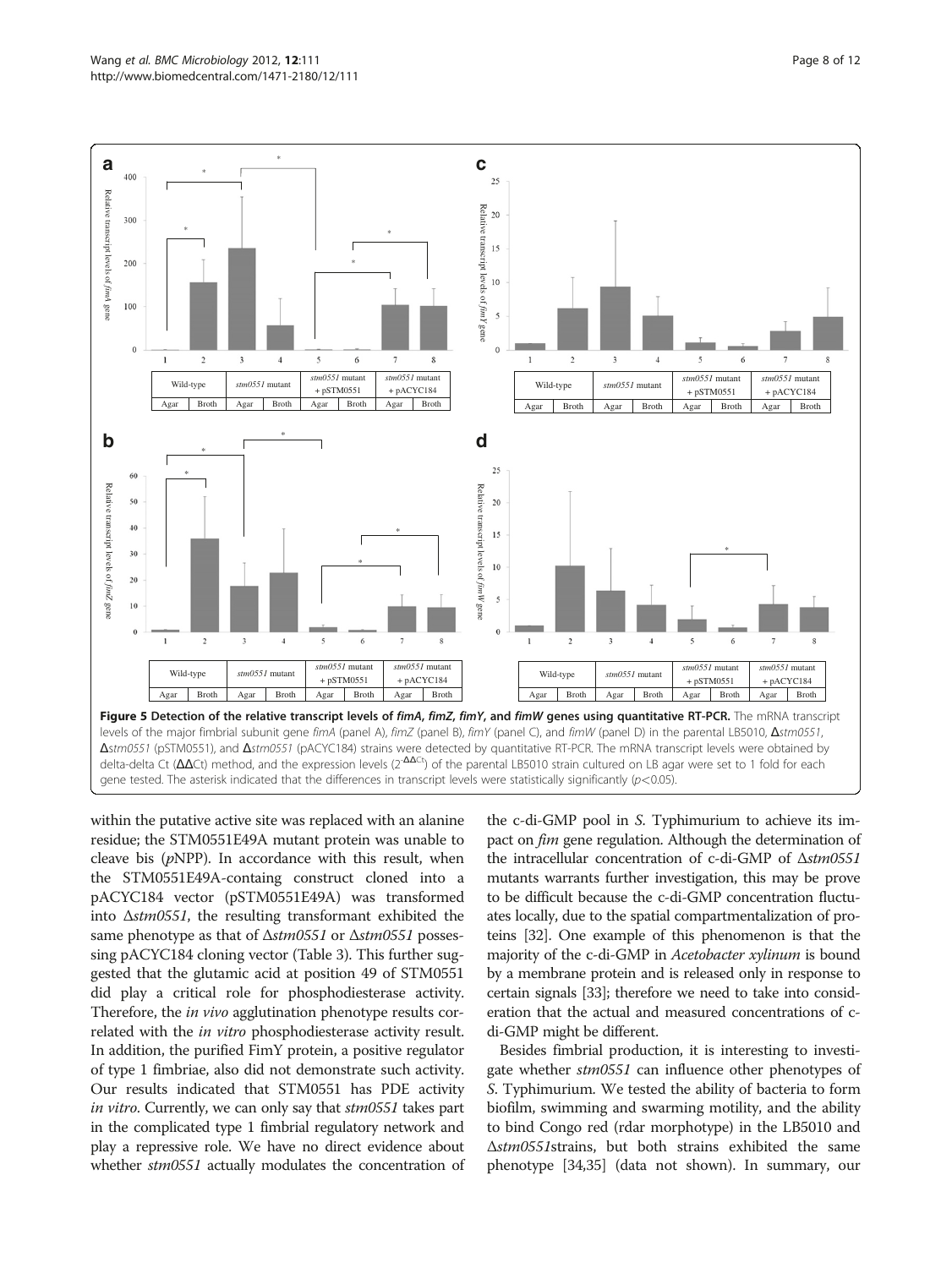<span id="page-8-0"></span>

study has suggested for the first time that stm0551 allele which encodes a PDE, play a regulatory role in the production of type 1 fimbriae in S. Typhimurium.

## Conclusions

The c-di-GMP pathway is used by most bacteria (but not eukaryotes or Archaea) to regulate numerous biological processes [\[36\]](#page-11-0). Several lines of evidence have indicated the concentration of c-di-GMP, balanced by diguanylate cyclase (DGC) and phosphodiesterase (PDE), account for the fimbrial regulatory network in some microorganisms. In S. Typhimurium, it has been demonstrated that production of curli fimbriae was inhibited by a PDE STM3611 [[18](#page-10-0)]. However, no other type of fimbrial expression in this microorganism has thus far been shown to be controlled by DGC or PDE. The present study revealed that a previously uncharacterized stm0551 gene, which could encode a PDE, contributes to the down-regulation of type 1 fimbrial expression in S. Typhimurium. Our finding may provide valuable information that may help to further elucidate the complicated type 1 fimbrial regulatory circuit in this pathogen.

## Methods

#### Bacterial strains, plasmids, and culture media

The bacterial strains, plasmids, and primers used in the present study are listed in Table [1](#page-4-0) and Table [2](#page-5-0). The S. Typhimurium strain used was LB5010, an LT2 derivative [[21](#page-11-0)]. This strain produces type 1 fimbriae and has a variable

fimbrial phase. Bacteria were cultured in Luria-Bertani (LB) broth (Difco/Becton Dickinson, Franklin Lakes, NJ) or plated on LB agar. When required, media were supplemented with antibiotics at the following concentrations: 100 μg/ml ampicillin, 50 μg/ml kanamycin, and 20 μg/ml chloramphenicol. Antibiotics were obtained from Sigma (St. Louis, MO). To detect gene expression, 1 mM of isopropyl-β-D -thiogalactopyranoside (IPTG) was used (MDbio, Taipei, Taiwan).

#### Construction of a S. Typhimurium stm0551 mutant

A stm0551 mutant was created by one-step gene inactivation method as described previously [\[20\]](#page-10-0). Briefly, a kanamycin-resistance gene from pKD13 tagged with a flanking sequence of the *stm0551* gene was generated by a polymerase chain reaction (PCR) technique. The designed nucleotide sequence was generated with  $Pf\mu$  polymerase (Fermentas, St. Leon-Rot, Germany) on a GeneAmp PCR system 2700 thermal cycler (Applied Biosystems, Foster City, CA) and initially incubated at 94 ° C for 3 min, followed by 30 cycles of 94°C for 1 min, 50°C for 1 min, and 72°C for 2 min. Primers used in this approach are listed in Table [3.](#page-5-0) Then, the PCR product was introduced by electroporation into S. enterica serotype Typhimurium LB5010 possessing the pKD46 plasmid which expressed  $\lambda$  Red recombinase [\[20\]](#page-10-0). All transformants were grown on LB agar containing kanamycin. The constructed mutants were verified by PCR with primers located in the flanking sequence of the *stm0551* gene.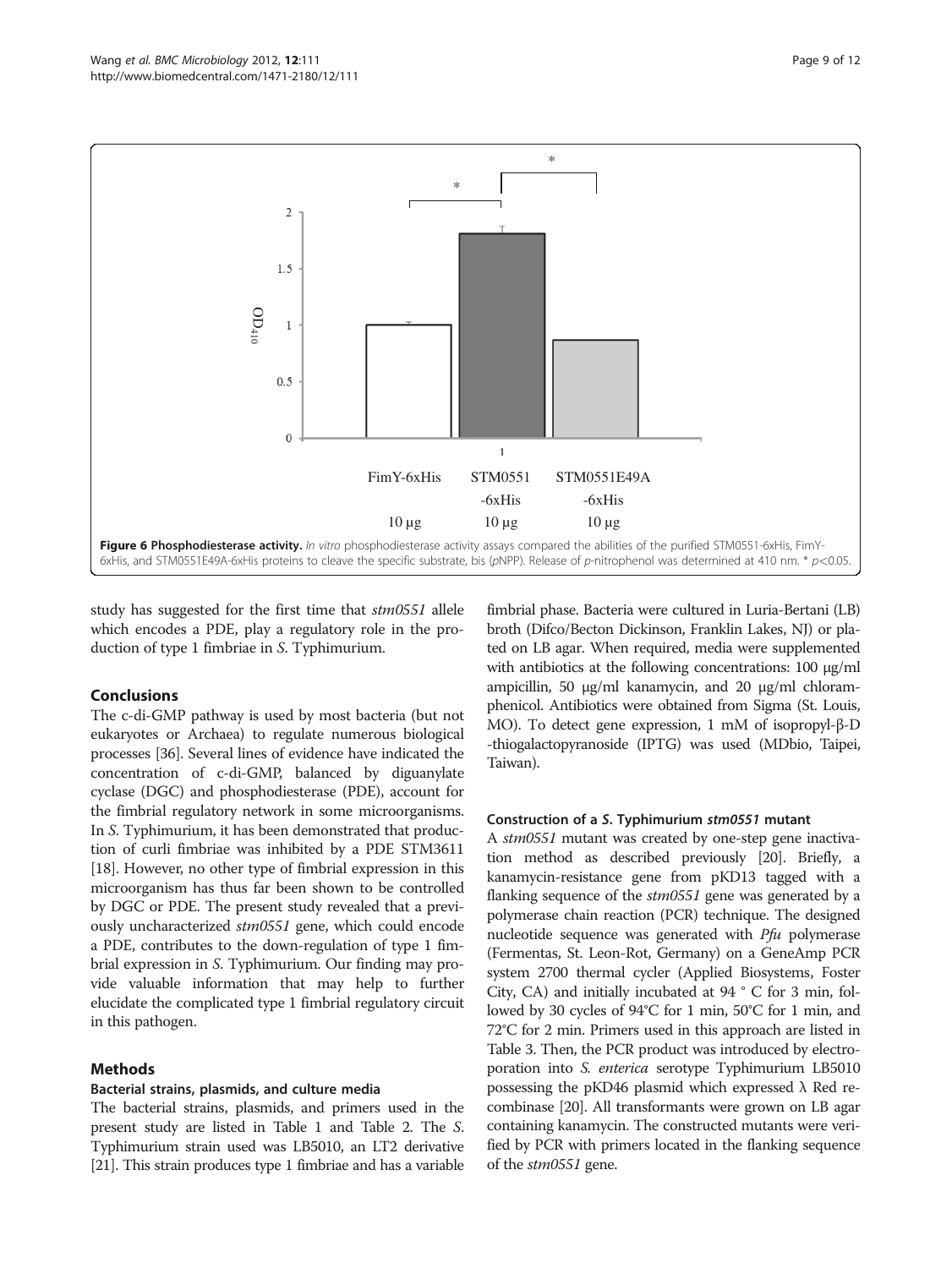## Yeast agglutination and guinea pig erythrocyte hemagglutination test for type 1 fimbriae

Tested bacteria were cultured in static LB broth at 37°C for 48 h or on LB agar at 37°C overnight. Bacterial cells in static-broth medium were collected by centrifugation, and the pellet was resuspended in 100  $\mu$ l of 1 $\times$  phosphatebuffered saline (PBS). Bacteria from LB agar were scraped with a sterile loop and resuspended in 300 μl of 1× PBS. Subsequently, 30 μl of a 3% (vol/vol) suspension of Saccharomyces cerevisiae (Sigma) or guinea pig red blood cells in PBS and an equal amount of bacterial cells to be tested were mixed on a glass slide [\[27\]](#page-11-0). Visible agglutination after gentle agitation indicated a positive reaction for type 1 fimbriae. The presence of mannose-sensitive yeast cell agglutination or mannose-sensitive guinea pig erythrocyte hemagglutination was determined by mixing the bacterial suspension with PBS containing 3% (w/v) α-methyl-D -mannoside (Sigma).

## Electron microscopy

The bacterial strains tested were grown in static broth or on solid agar and resuspended in  $1 \times PBS$ . The bacterial cells were then negatively stained with 2% phosphotungstic acid and observed with a Hitachi H-600 transmission electron microscope (Hitachi Ltd., Tokyo, Japan).

## Complementation test

Primers used for the complementation test (stm0551-F and stm0551-R) are listed in Table [2](#page-5-0) and were used to amplify genomic DNA of S. Typhimurium LB5010. The PCR product that possessed the full coding sequence of stm0551 was cloned into the pACYC184 vector using T4 DNA ligase (Fermentas). To construct a stm0551 allele with the glutamic acid at position 49 replaced with an alanine; stm0551-F and E49A-TOPO-R were used to amplify the first DNA fragment using Pfu DNA polymerase (Fermentas). The PCR conditions were: denaturing at 94°C for 3 min followed by 35 cycles of 94°C for 45 sec, 50°C for 45 sec and 72°C for 45 sec. The second DNA fragment was amplified using E49A-TOPO-F and stm0551-R with the same procedure described above. These two DNA fragments were purified by Montage Gel Extraction Kit (Millipore, Billerica, MA). Ligation of these two DNA fragments having two overlapping ends was achieved with stm0551-F and stm0551-R primers as follows: denaturation at 94°C for 3 min, ligation at 50°C for 45 sec and elongation at 72° C for 45 sec, followed by 35 cycles of 94°C for 45 sec., 50°C for 45 sec, and 72°C for 45 sec. Amplified DNA fragment was digested with BamHI and EcoRV and cloned into pACYC184 vector to generate pSTM0551E49A. The mutated stm0551 allele of this plasmid was sequenced to confirm if the glutamic acid (E) at position 49 was replaced by alanine (A) before transforming into the S. Typhimurium Δstm0551 strain by electroporation. The pACYC184 cloning vector was also transformed into the S. Typhimurium Δstm0551 strain as a control.

## Quantitative RT-PCR analysis

Total bacterial RNA was isolated using an RNeasy Mini Kit (Qiagen, Hilden, Germany) according to the manufacturer's protocol. Subsequently, RNA was treated with RNase-free DNase (1 unit/1 μg RNA) to remove contaminating genomic DNA. The purified RNA was converted to cDNA using a MMLV reverse transcriptase method in the following steps: First, 100 ng of the total RNA was annealed with 100 nM specific primers by heating to 65°C for 2 min and then cooled on ice for 1 min. Next, 1 U of RNasin, 2 μl of 100 mM DTT, 1 μl of 10 mM dNTP and 0.5 μl of 200 U/μl MMLV High Performance Reverse Transcriptase (Epicentre, Madison, WI) were added to each RNA/primer mixture and incubated at 37°C for 1 h, followed by heating at 85°C for 10 min to inactivate the enzyme and then chilled on ice for at least 1 min. The specific cDNA that we prepared was used in the following quantitative real-time PCR analysis. The components of real-time PCR were prepared by adding 10 ng of each specific cDNA and 1 μl of a 10 mM primer solution to  $2 \times$  Maxima SYBR Green/ ROX qPCR Master Mix (Fermentas) and adjusted with ddH<sub>2</sub>O to a final volume of 20 μl. Cycling conditions were performed using Roche LightCycler 2.0 system (Roche Applied Science, Branford, CT) as follows: 95°C for 2 min followed by 40 cycles of 95°C for 30 sec, 50°C for 30 sec and 72°C for 15 sec. Dissociation curves and non-template controls were included to detect any primer dimerization or other artifacts. The mRNA transcript levels were obtained by the method described by Livak and Schmittgen [\[37\]](#page-11-0).

## Fusion protein construction

A carboxy terminal  $6 \times$  histidine-tagged fusion to STM0551 was constructed by amplifying  $stm0551$  with primers stm0551-TOPO-F and stm0551-TOPO-R using genomic DNA of S. Typhimurium LB5010 as the template. The resulting 316-bp PCR product was cloned into the pET101/D-TOPO vector (Invitrogen, Carlsbad, CA) giving rise to plasmid pSTM0551-His. This recombinant plasmid was sequenced at the adjacent portion of the cloning site to make sure it was in frame before subsequent transformation step. BL21Star<sup>™</sup> (DE3) One Shot<sup>®</sup> chemically competent E. coli (Invitrogen) cells were transformed with pSTM0551-His. Log phase cultures were induced to express STM0551-His by adding 1 mM IPTG at 37°C for 4 hr. The STM0551-His fusion protein was further purified by ProBond purification kit (Invitrogen) using the protocol provided by the manufacturer. The protein concentration was determined using the Bradford reagent (Fermentas) [[38](#page-11-0)]. A mutant allele of  $stm0551$  was constructed by site-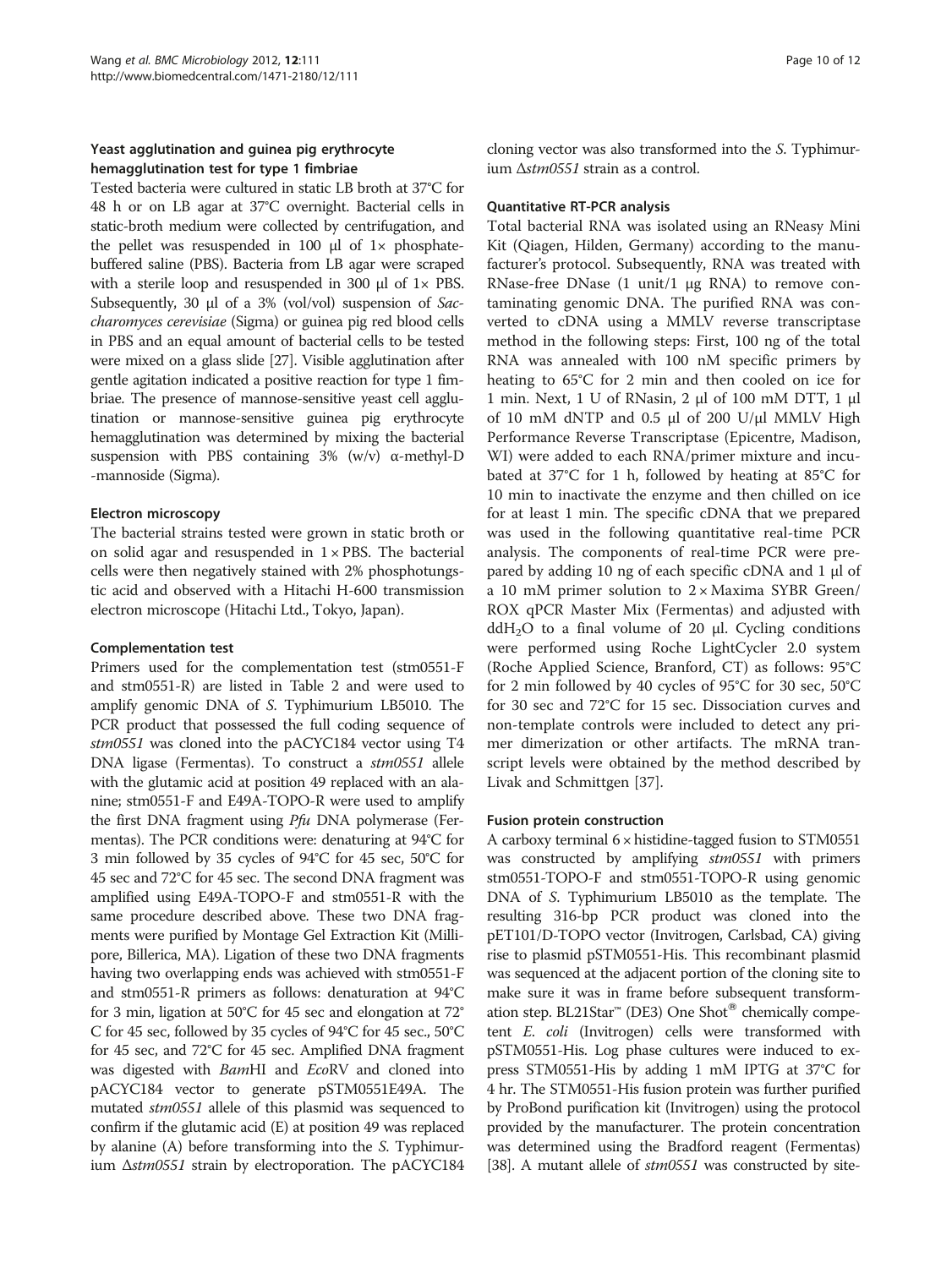<span id="page-10-0"></span>directed mutagenesis using overlapping-extension PCR of S. Typhimurium LB5010 strain genomic DNA template and mutagenic oligonucleotides E49A-TOPO-F and E49A-TOPO-R [\[39\]](#page-11-0). Briefly, STM0551-TOPO-F and E49A-TOPO-R were used to amplify the first DNA fragment using Pfu DNA polymerase (Fermentas). The PCR conditions were: denaturing at 94°C for 3 min followed by 35 cycles of 94°C for 45 sec, 50°C for 45 sec and 72°C for 45 sec. The second DNA fragment was amplified using E49A-TOPO-F and STM0551-TOPO-R with the same procedure described above. These two DNA fragments were purified by Montage Gel Extraction Kit (Millipore, Billerica, MA). Ligation of these two DNA fragments having two overlapping ends was achieved with STM0551- TOPO-F and STM0551-TOPO-R primers as follows: denaturation at 94°C for 3 min, ligation at 50°C for 45 sec and elongation at 72°C for 45 sec, followed by 35 cycles of 94°C for 45 sec., 50°C for 45 sec, and 72°C for 45 sec. Amplified fragments were cloned into pET101/D-TOPO vector and sequenced to determine if the glutamic acid (E) at position 49 was replaced by alanine (A). The resulting recombinant plasmid was designed as pSTM0551E49A-His. Further protein induction and purification were performed using the same procedure as for STM0551-His fusion protein. Similarly FimY-His fusion protein was constructed using fimY-TOPO-F and fimY-TOPO-R primers.

#### PDE activity assay

In vitro PDE activity assays were performed using purified STM0551-His, STM0551E49A-His and FimY-His proteins. Test protein was suspended in the assay buffer (50 mM Tris–HCl and 1 mM MnCl2, pH 8.5) supplemented with 5 mM bis (p-nitrophenol) phosphate (bis $pNPP$ ) as previously described [\[40,41\]](#page-11-0). Reactions were incubated at  $37^{\circ}$ C overnight. The release of *p*-nitrophenol was quantified at  $OD_{410}$  in a spectrophotometer (WPA Biowave II, Cambridge, UK).

#### Statistical analysis

All statistical data were analyzed using Student's t-test. Differences in measurements with a  $p$  value of  $< 0.05$  were considered to be significant.

#### Authors' contributions

The authors have no competing interests. K.-C. Wang drafted the manuscript and performed mutant strain construction and PDE assay. Y.-H. Hsu helped the experimental design and data analysis. Y.-N. Huang assisted molecular cloning and site-directed mutagenesis, protein purification experiments. K.-S. Yeh conceived and coordinated this study and also helped to draft the manuscript. All authors read and approved the final manuscript.

#### Acknowledgements

This study was supported by the National Science Council, Taiwan under contract no. NSC98-2313-B-038-001-MY3. We would like to thank Dr. Ching-Hao Teng from National Cheng-Kung University, Taiwan for providing pKD46 and pKD13 plasmids. We would also like to thank Ms. S.-T. Kuo from the Animal Health Research Institute, Council of Agriculture, Taiwan for assistance with electron microscopy.

#### Author details

<sup>1</sup>Graduate Institute of Medical Sciences, College of Medicine, Taipei Medical University, Taipei, Taiwan. <sup>2</sup> Department of Microbiology and Immunology School of Medicine, College of Medicine, Taipei Medical University, Taipei, Taiwan. <sup>3</sup>Department of Veterinary Medicine, School of Veterinary Medicine, College of Bioresources and Agriculture, National Taiwan University, Taipei, Taiwan.

#### Received: 13 March 2012 Accepted: 7 June 2012 Published: 20 June 2012

## References

- 1. Mead PS, Slutsker L, Dietz V, McCaig LF, Bresee J, Shapiro C, Griffin PM, Tauxe RV: Food-related illness and death in the United States. Emerg Infect Dis 1999, 5:607–625.
- 2. Duguid JP, Smith IW, Dempster G, Edmunds PN: Non-flagellar filamentous appendages ("fimbriae") and haemagglutinating activity in Bacterium coli. J Pathol Bacteriol 1995, 70:335-348.
- 3. McClelland M, Sanderson KE, Spieth J, Clifton SW, Latreille P, Courtney L, Porwollik S, Ali J, Dante M, Du F, et al: Complete genome sequence of Salmonella enterica serovar Typhimurium LT2. Nature (London) 2001, 413:852–856.
- 4. Duguid JP, Gillies RR: Fimbriae and adhesive properties in dysentery bacilli. J Pathol Bacteriol 1957, 74:397–411.
- 5. Boddicker JD, Ledeboer NA, Jagnow J, Jones BD, Clegg S: Differential binding to and biofilm formation on, HEp-2 cells by Salmonella enterica serovar Typhimurium is dependent upon allelic variation in the fimH gene of the fim gene cluster. Mol Microbiol 2002, 45:1255–1265.
- 6. van der Velden AWM, Bäumler AJ, Tsolis RM, Heffron F: Multiple fimbrial adhesins are required for full virulence of Salmonella typhimurium in mice. Infect Immun 1998, 66:2803–2808.
- 7. Tavendale A, Jardine CK, Old DC, Duguid JP: Haemagglutinins and adhesion of Salmonella typhimurium to HEp2 and HeLa cells. J Med Microbiol 1983, 16:371–380.
- 8. Yeh KS, Hancox LS, Clegg S: Construction and characterization of a fimZ mutant of Salmonella typhimurium. J Bacteriol 1995, 177:6861–6865.
- 9. Tinker JK, Hancox LS, Clegg S: FimW is a negative regulator affecting type 1 fimbrial expression in Salmonella enterica serovar Typhimurium. J Bacteriol 2001, 183:435–442.
- 10. Tinker JK, Clegg S: Control of FimY translation and type 1 fimbrial production by the arginine tRNA encoded by fimU in Salmonella enterica serovar Typhimurium. Mol Microbiol 2001, 40:757–768.
- 11. Swenson DL, Kim KJ, Six EW, Clegg S: The gene fimU affects expression of Salmonella typhimurium type 1 fimbriae and is related to the Escherichia coli tRNA gene argU. Mol Gen Genet 1994, 244:216-218.
- 12. Swenson DL, Clegg S: Identification of ancillary fim genes affecting fimA expression in Salmonella typhimurium. J Bacteriol 1992, 174:7697–7704.
- 13. Chuang Y-C, Wang K-C, Chen Y-T, Yang C-H, Men S-C, Fan C-C, Chang L-H, Yeh K-S: Identification of the genetic determinants of Salmonella enterica serotype Typhimurium that may regulate the expression of the type 1 fimbriae in response to solid agar and static broth culture conditions. BMC Microbiol 2008, 8:126.
- 14. McFarland KA, Lucchin S, Hinton JCD, Dorman CJ: The leucine-responsive regulatory protein, Lrp, activates transcription of the fim operon in Salmonella enterica serovar Typhimurium via the fimZ regulatory gene. J Bacteriol 2008, 190:602–612.
- 15. Schirmer T, Jenal U: Structural and mechanistic determinants of c-di-GMP signalling. Nature Rev Microbiol 2009, 7:724–735.
- 16. Jenal U: Cyclic di-guanosine-monophosphate comes of age: a novel secondary messanger involved in modulating cell surface structures in bacteria? Curr Opin Microbiol 2004, 7:185–191.
- 17. Pesavento C, Hengge R: Bacterial nucleotide-based second messangers. Curr Opin Microbiol 2009, 12:170–176.
- 18. Simm R, Lusch A, Kader A, Andersson M, Romling U: Role of EALcontaining proteins in multicellular behavor of Salmonella enterica serovar Typhimurium. J Bacteriol 2007, 189:3613-3623.
- 19. Johnson JG, Clegg S: Role of MrkJ, a phosphodiesterase, in type 3 fimbrial expression and biofilm formation in Klebsiella pneumoniae. J Bacteriol 2010, 192:3944–3950.
- 20. Datsenko KA, Wanner BL: One-step inactivation of chromosomal genes in Escherichia coli K-12 using PCR products. Proc Natl Acad Sci U S A 2000, 97:6640–6645.